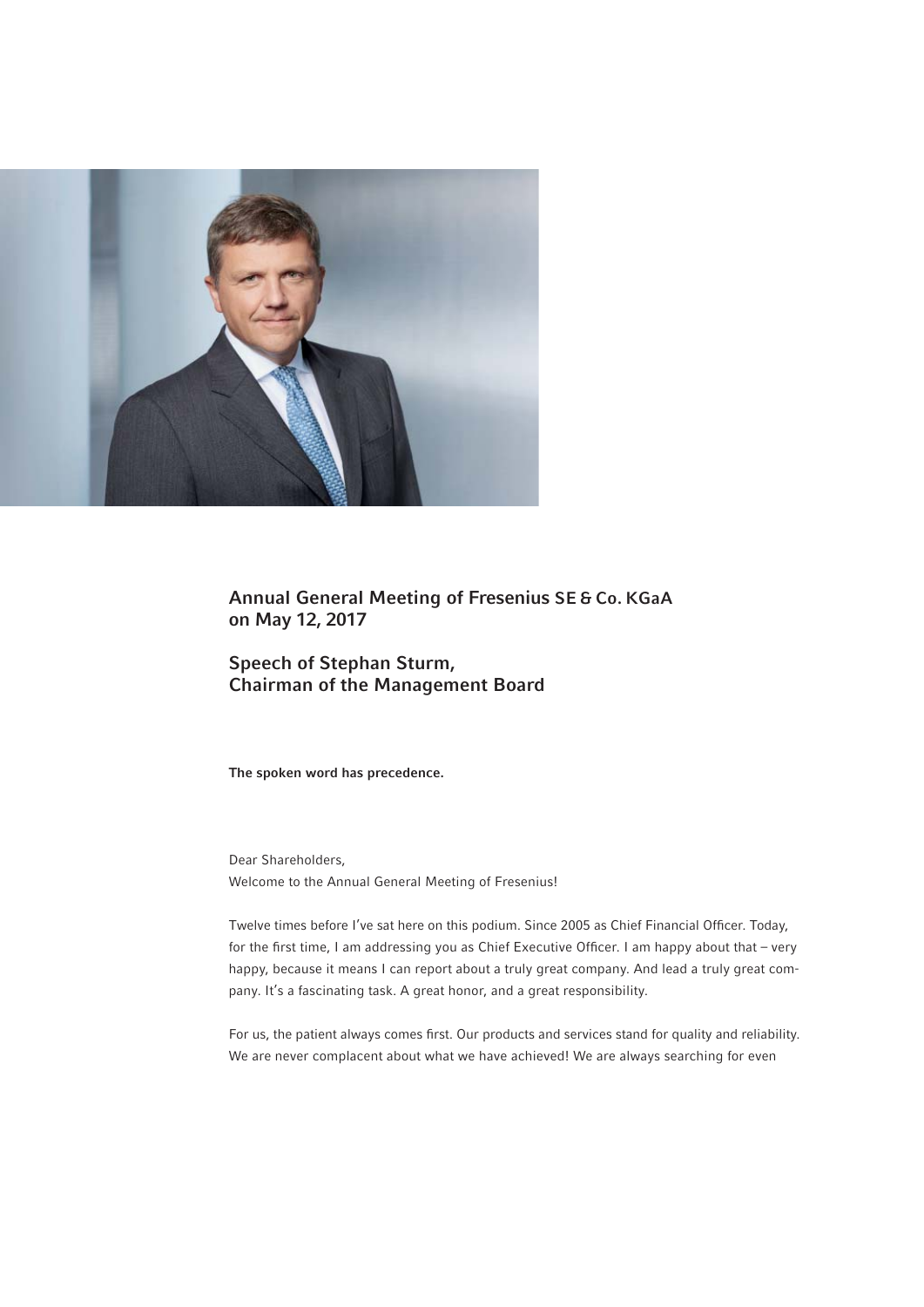better solutions. That is Fresenius. It is the basis of our success, and the path we will continue to follow with determination. Also under my leadership.

Ladies and gentlemen, let's look back at last year. It was a very eventful year for Fresenius, and a very successful one. Like so many before. Each of our four business segments developed outstandingly. But one event stands out: The acquisition of Quirónsalud by Fresenius Helios. Consider the purchase price: About € 5.8 billion. By this measure, it is the largest acquisition in the history of Fresenius.

## Quirónsalud: Market and quality leader in Spain

And who is Quirónsalud? The largest hospital group in Spain. Quirónsalud has 44 hospitals, in addition to 43 outpatient treatment centers and about 300 centers for occupational healthcare. The group is represented in every metropolitan region of Spain. Fresenius Helios and Quirónsalud: We are combining two leaders in terms of quality and size. The advantages? Growth potential, synergies, and the opportunity to exchange knowledge and experience – in both directions. In this way we will further improve care for our patients. In Spain, and here in Germany.

This acquisition is more than just a major purchase. It is a milestone. Now Fresenius Helios is also international, just as our other three business segments have been for many years. That creates more opportunities for cooperation. Starting in Spain. And potentially, if our expectations are met, in other countries as well.

# Fresenius Helios: Continued strong commitment to Germany

Fresenius Helios now stands on two pillars: Quirónsalud in Spain, and HELIOS Kliniken in Germany. Also here, in its home market of Germany, Fresenius Helios continues to achieve highly successful growth – from its own strength: We have treated more patients than ever before. And we have acquired another hospital – Niederberg, near Düsseldorf. Twenty-thousand inpatients every year. 500 beds. 1,000 employees. A perfect complement to our already strong presence in North Rhine-Westphalia. There are now 112 HELIOS hospitals in every region of Germany, and this puts us in a unique position.

We have been a big investor! Especially in more modern and even better equipped hospitals about €350 million last year. On the slide you see a picture from Hildesheim – the ceremonial groundbreaking for a fourth building housing patient wards. We will complete it next year. In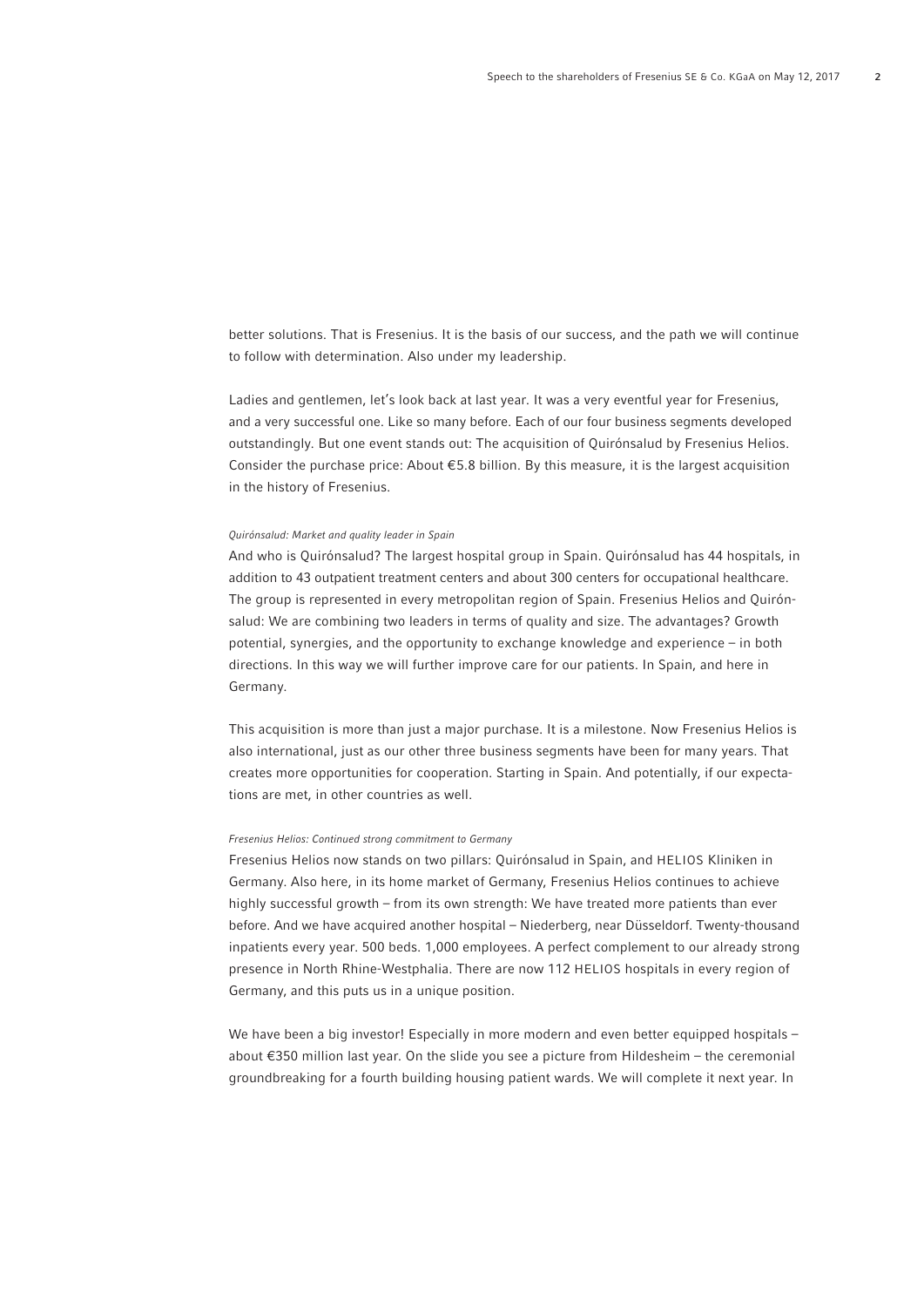another northern German city, Schleswig, we moved the entire hospital into a new building in the summer. Not far from Frankfurt, in Wiesbaden, we are also building a completely new facility, in which we are investing more than €200 million. It will have more than 900 beds, 22 operating rooms. It will open in 2020 – on time, and within budget, as we are known for doing. Just a few weeks ago I was in Duisburg in North Rhine-Westphalia, where we have officially opened a completely new building. We invested €50 million, and what did we receive? A hospital that meets the highest standards. With the most modern technology, and a design that minimizes the distances employees and patients have to cover. With a high level of patient comfort, and a significantly expanded range of treatments.

You know us: We are a solid company that thinks very carefully before spending money. Yet for such projects we are happy to dig deep into our pockets, because they make our treatments better, and our work more efficient. In short, they make us better, and in the end everyone profits from that: Our patients and employees, as well as the company. And you, too.

### Fresenius Medical Care: The leader in dialysis for over 20 years

I'll come back to Fresenius Helios, but for now let's turn to Fresenius Medical Care, where we can celebrate a milestone: 20 years as a company. To the left on the slide you can see a photo from the stock market launch in New York in 1996. At the very left on the balcony, by the way, is Dr. Krick. We have been involved in dialysis significantly longer than that – since the late 1960s. Yet the establishment of Fresenius Medical Care was a huge step in a new direction. Since then we have been strong in both areas: products and treatments. The last two decades have been a period of steady, rapid growth, during which Fresenius Medical Care increased its number of patients five-fold, dialyzer production 10-fold, and sales 12-fold. Today, we have more than 100,000 colleagues at Fresenius Medical Care alone. The company is not only the world market leader – it's also the technology leader. We are continuously making dialysis better.

That means we don't rest on our laurels. Last year we introduced a completely new generation of dialysis machines – the 6008 CAREsystem. There is one out in the lobby – take a moment later and have a look at it. It simplifies the workflow for clinical staff, and reduces waste, while making overall treatment even safer. And even more efficient. Innovations like this serve the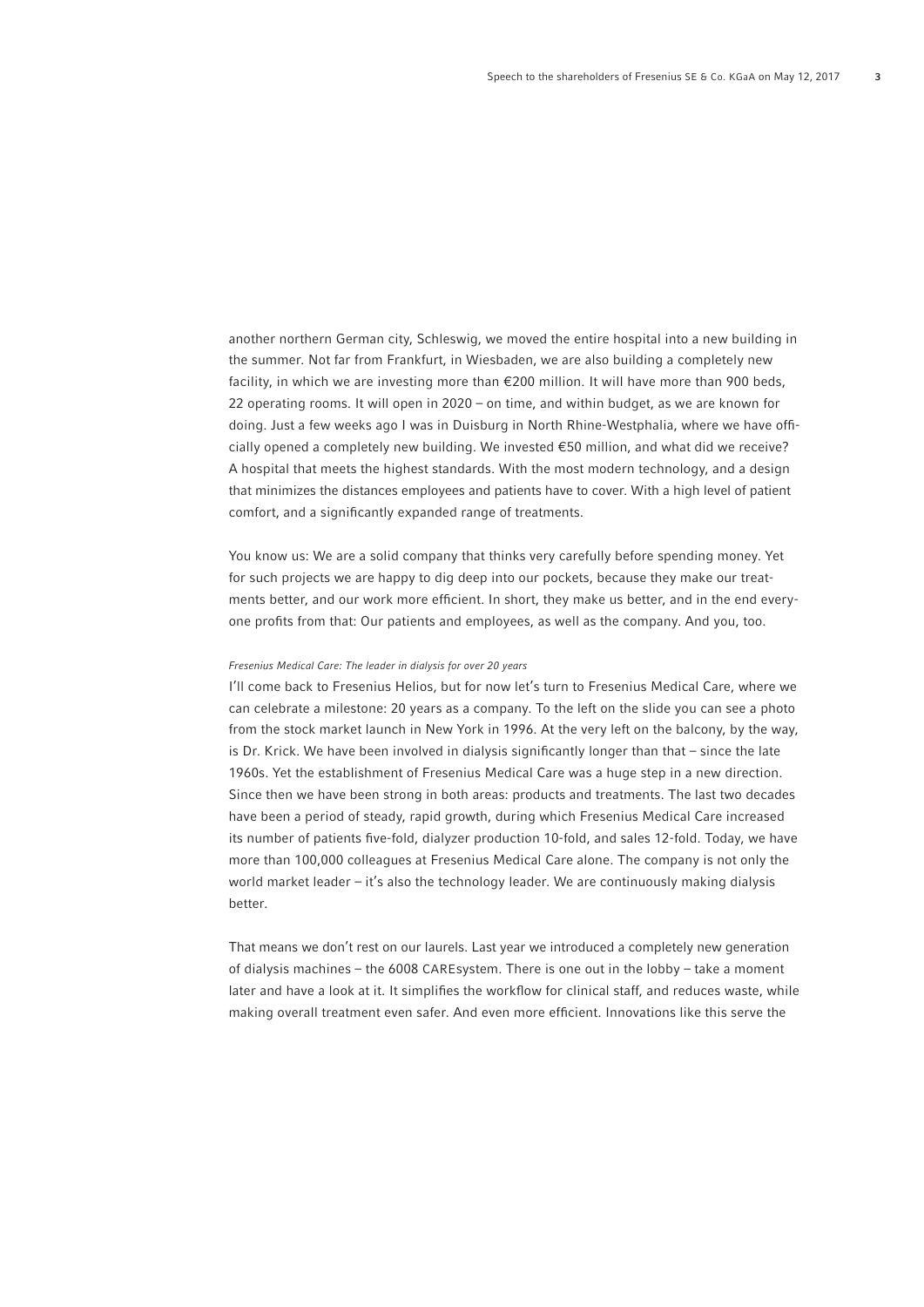triple purpose of helping patients, helping the medical staff, and strengthening our position in the market.

We further increased the number of our dialysis clinics. Through our own efforts, by opening new ones, and also through acquisitions. Including that of India's Sandor Nephro Services, which operates more than 50 clinics. It is the second-largest chain of dialysis clinics in a country, which, as you know, has the world's fastest-growing major economy. In dialysis our presence there was limited almost exclusively to products, so this acquisition is an important step: We want to be the largest provider of dialysis treatments in India, as well.

We also expanded our Care Coordination activities, which involve dialysis-related services. This area already accounts for 13 percent of Fresenius Medical Care's total sales: We are building the basis of additional growth here. And we acquired XENIOS AG of Heilbronn, Germany, which extended our range of services into the area of cardiac and lung therapies. All of this was done with one goal in mind: To provide our patients with even better and more comprehensive treatments and care.

## Fresenius Kabi: Strong growth in all areas

2016 was also an outstanding year for Fresenius Kabi. In Europe and abroad: Every region grew, and I would particularly like to mention China and Latin America, where we once again grew strongly. We produced very large quantities of medicines with impeccable quality. We also advanced the development of important products – consider just I.V. generics, which are liquid pharmaceuticals administered intravenously, directly into the patient's bloodstream. Worldwide, we introduced about 80 new products in this area. We are making good medical care more affordable. And that makes them accessible to more patients.

In the United States we acquired another production facility, where we are making prefilled syringes; these are syringes that leave the plant containing a specified dosage of our medicine. We are thereby offering additional safety for patients and clinical staff. For patients, because prefilled syringes reduce the risk of receiving the wrong dosage. And for medical staff, because they reduce the risk of an injury. We therefore believe that demand for these products will increase significantly.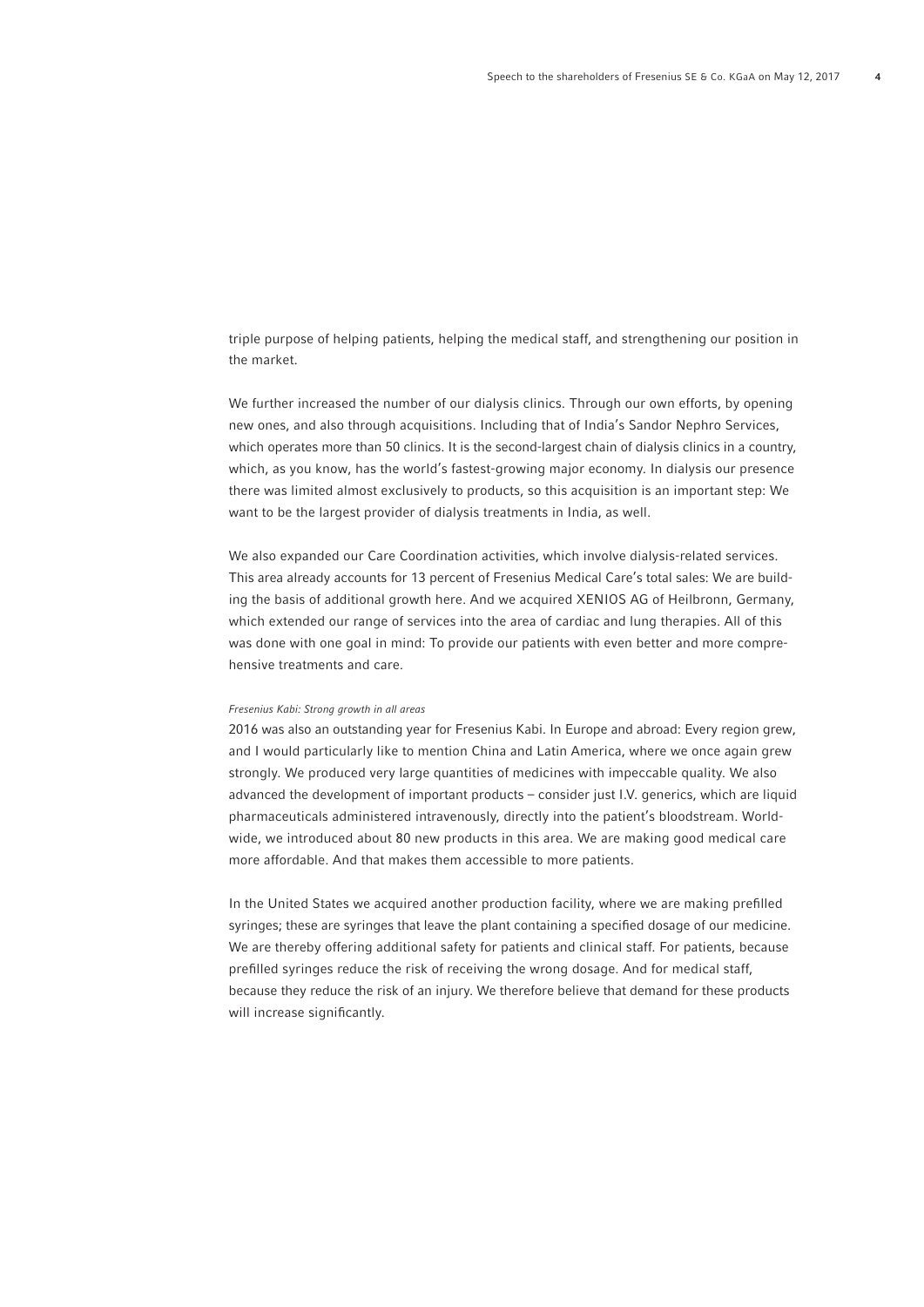And even though the quality and efficiency of our manufacturing processes are already very high, we are continuing to invest. Our plant in Melrose Park, near Chicago, will undergo a major expansion and upgrading, a project in which we will have invested about \$250 million by its completion in 2026. Germany also remains an important location: We have started an expansion of our plant in Mihla, Thuringia, where we produce medical disposables such as tubes for clinical nutrition. With investments like these we also want to meet our responsibility to reliably provide patients with urgently needed drugs and medical products of the highest quality. At affordable prices.

## Fresenius Vamed: Continued geographic expansion

Fresenius Vamed also developed very well last year. Order intake surpassed the  $\epsilon$ 1 billion mark for the first time. We further expanded both of the company's two business areas, the project and services businesses. On the slide, you can see that each now delivers almost the same proportion of sales: a decade ago, services accounted for only a third overall. In services, contracts are long term, making them less risky. And they tie up less capital. A balanced distribution of revenue, therefore, is good for us.

Let's look at the development by region. Europe remains the most important market for Fresenius Vamed. Not least, because of Austria, the home market. But also because of very large contracts in Germany – think of the modernization of Berlin's Charité. Or the University Hospital Schleswig-Holstein, where we are modernizing existing buildings and realizing new ones. And by ensuring that these hospitals can continue to operate normally, we are also contributing to the best possible treatment for patients.

Fresenius Vamed is also expanding its activities in the emerging markets. There were many new contracts last year – including in Laos, Ghana, Senegal, Tunisia and Bolivia. These are only some examples. Fresenius Vamed is doing important pioneering work here, giving ever more people access to high-quality medicine. We are thereby opening the healthcare markets of the future.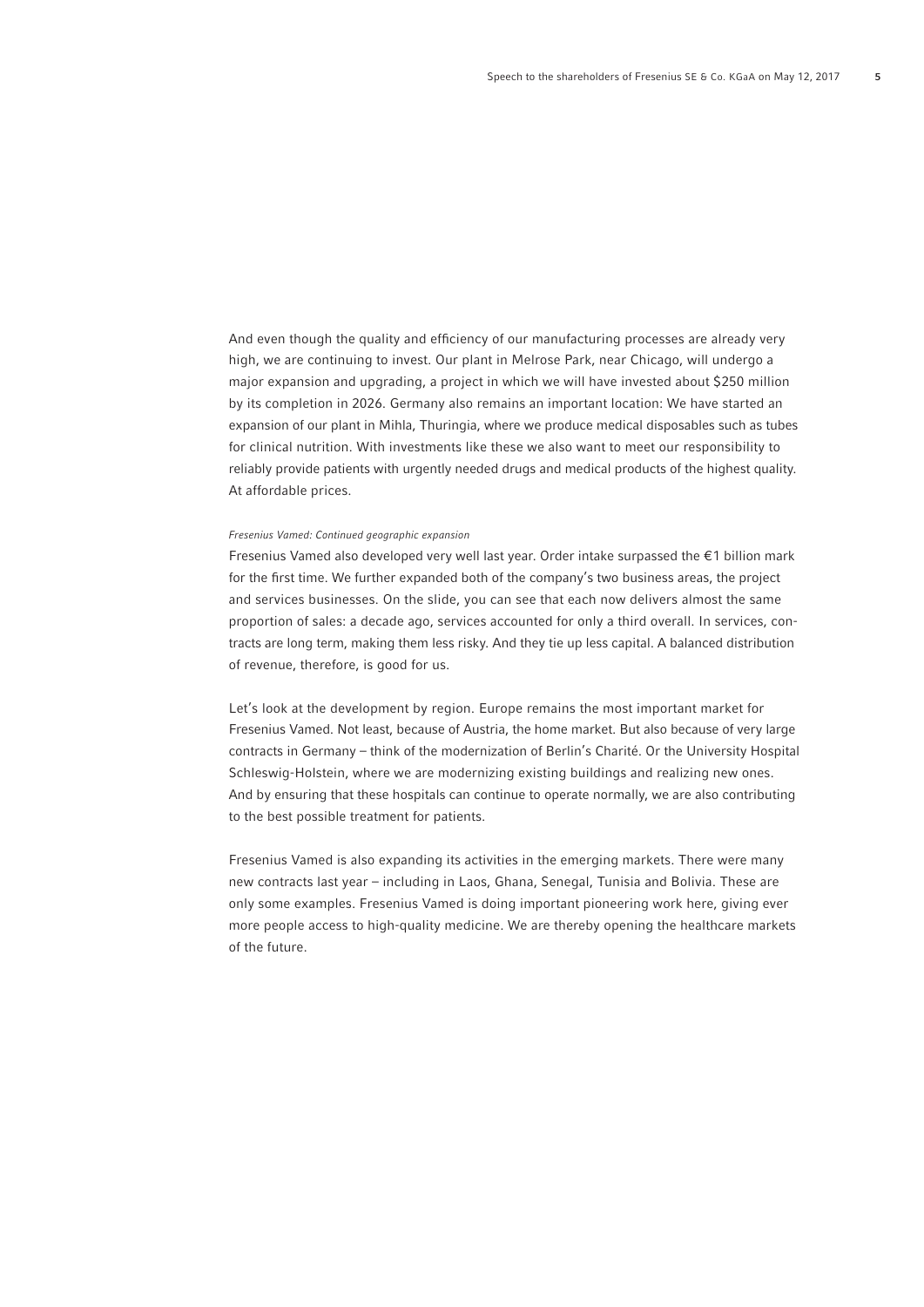# 13th consecutive record year

Ladies and gentlemen! You can see that 2016 was an extraordinarily successful year for Fresenius, and that is reflected in our business results. In fact, we are looking back on another record year, our 13th straight! The numbers in detail:

- ▶ Sales reached €29.1 billion, an increase of 5 percent
- Our operating profit increased 9 percent, to  $\epsilon$ 4.3 billion
- ▶ And our net income, at almost €1.6 billion, was 12 percent higher than in the previous year.

I think you will agree that these are outstanding results. They also show: Even in politically and economically unstable times, Fresenius achieves stable – and dynamic – growth.

## 24th consecutive dividend increase

Dear Shareholders! When earnings increase at Fresenius, so does the dividend. We therefore propose to raise it by 13 percent, to 62 cents. We hope this will receive your approval. It will be the 24th consecutive dividend increase – and definitely not the last!

### Fresenius outperforms DAX index

It is not only our dividend that has grown steadily. Our share price is also rising: by 13 percent last year. Compare that with Germany's benchmark DAX index, which gained only 7 percent. Once again, Fresenius has proved to be a very good investment. The major rating agencies agree: Since last year, all three of them have rated Fresenius "investment grade." This is additional confirmation that the financial markets have trust in the strength and stability of our company.

## A steadily growing Fresenius workforce

There is another figure that also shows our dynamic growth: the number of our employees. Last year, 10,000 more – over half of them in new positions – joined our company, expanding our workforce by 5 percent. We are creating jobs! At year's end we had more than 230,000 employees, and that figure is already outdated, because at the end of January, as already mentioned, we closed the acquisition of Quirónsalud and welcomed 35,000 new colleagues. Today, more than 260,000 women and men work for Fresenius, in over 100 countries. Without them,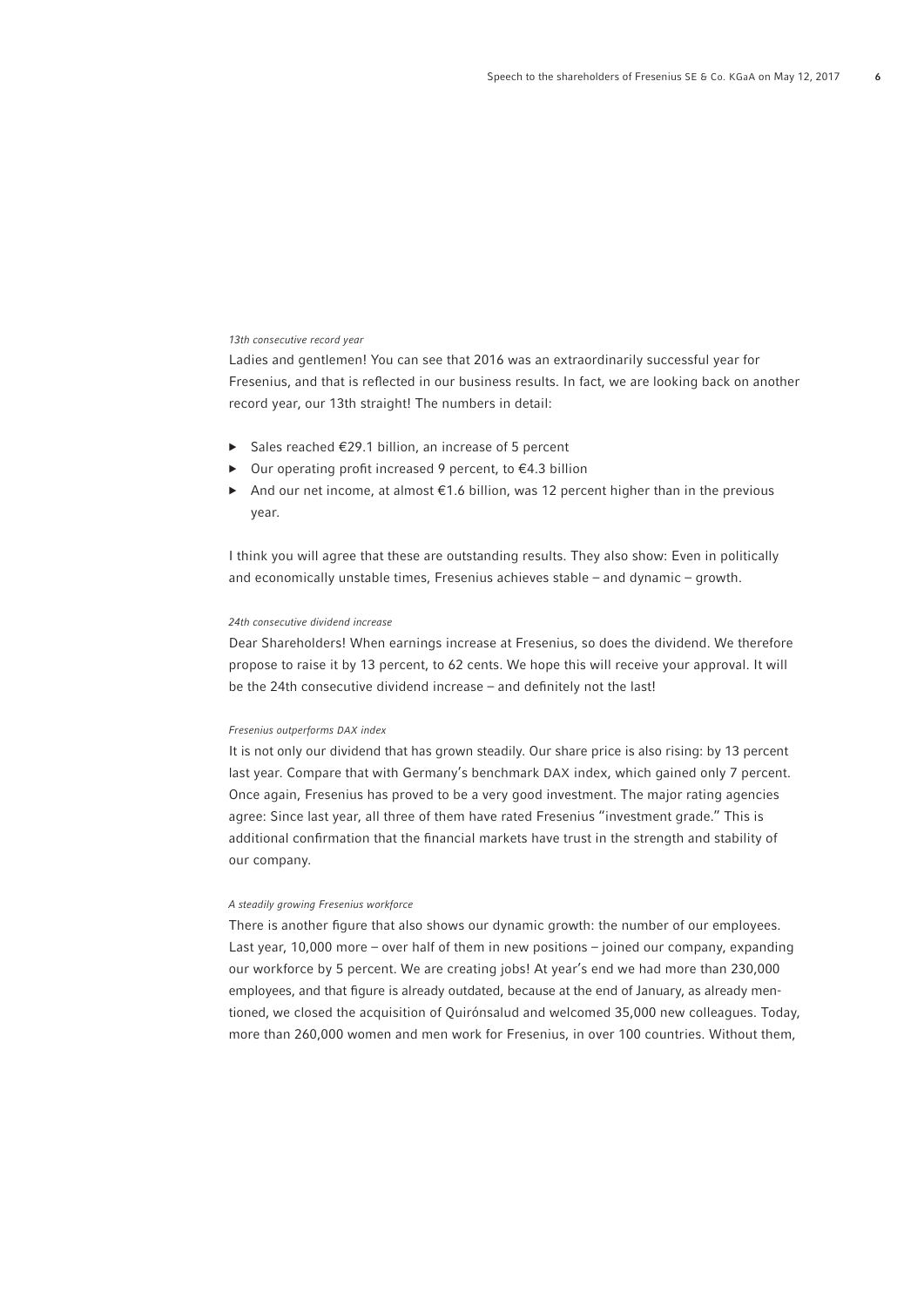the great success of our company would not be possible, and I want to express my deepest thanks. Also on behalf of our entire Management Board, and on your behalf as well, I am sure, let me extend our most sincere thanks and appreciation.

### An excellent start in 2017

Ladies and Gentlemen, the course is also set for growth in the future. We made an excellent start in the new business year. You can see the first-quarter figures on the slide: Double-digit increases in sales, operating profit and net income. This should continue. This year, we are expecting our 14th consecutive record year. We forecast sales to increase by 15 to 17 percent, and net income by even more – 19 to 21 percent. And those are forecast increases on 2016, which was a very strong year!

## Group outlook 2017: Double-digit sales and earnings growth

This year, we are expecting our 14th consecutive record year. We forecast sales to increase by 15 to 17 percent, and net income by even more – 19 to 21 percent. And those are forecast increases on 2016, which was a very strong year!

You know that our focus is on organic growth. It has been that way in the past, and it will remain that way in the future. But we also move Fresenius forward with major, strategic acquisitions. Last year it was Quirónsalud, and only a few weeks ago we announced our next big step – this time at Fresenius Kabi. And this time, with two simultaneous acquisitions.

## Strategic acquisitions for further growth

One of them is Akorn, a major U.S. provider of generic pharmaceuticals. The company has plants in the United States, Switzerland and India, and employs about 2,000 people. The purchase price is almost \$5 billion. With Akorn, we are extending our generics offering, at first in the United States, where in future we will be also present in retail pharmacies. And our generics will come in new forms – such as eye-drops, creams and sprays. Akorn will also give us an entrée into new treatment areas – ophthalmology and dermatology, for example. And whereas Akorn's products are now available only on the U.S. market, Fresenius Kabi is active worldwide. That will be an additional step – gradually introducing Akorn's products in different countries.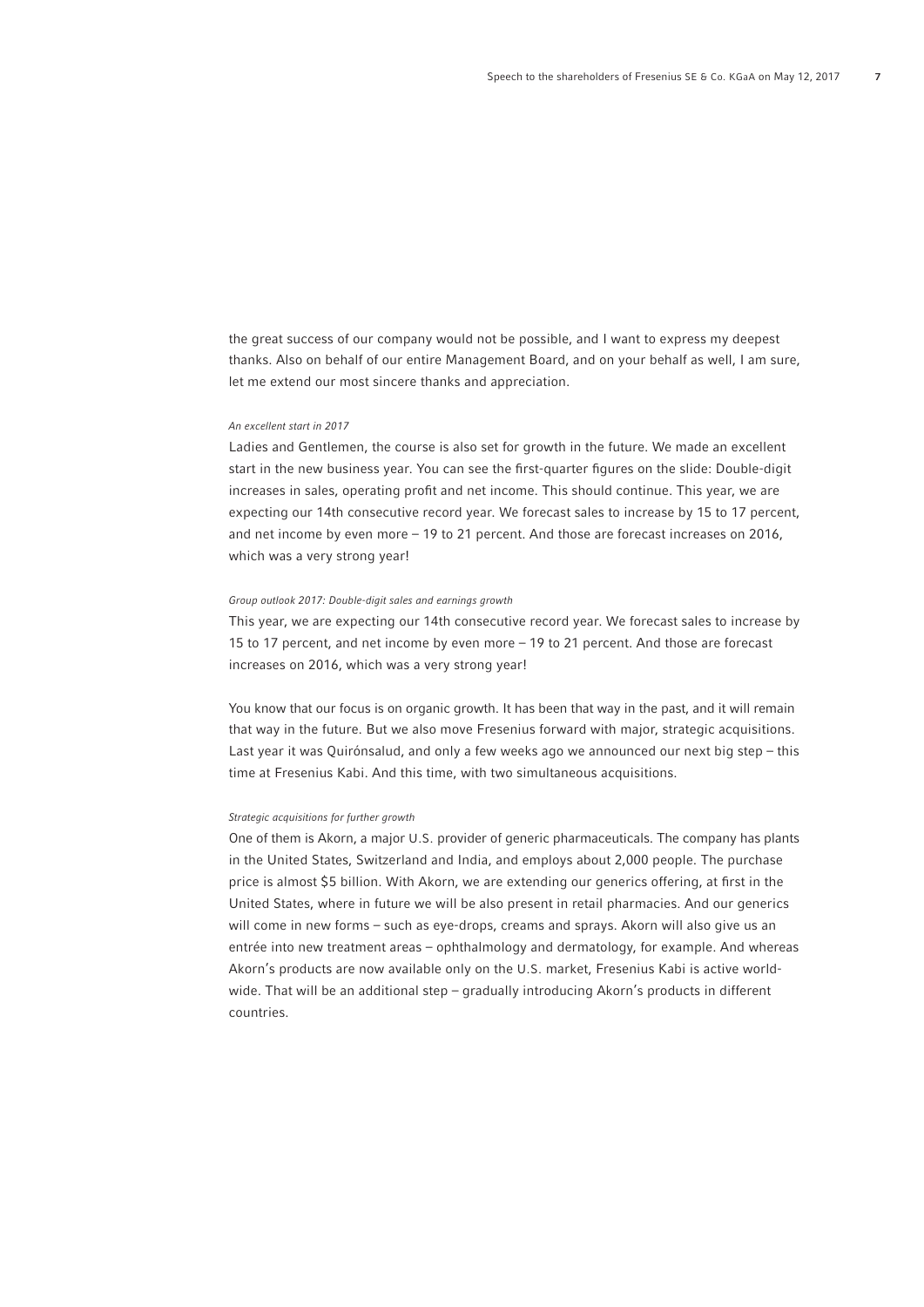The other acquisition: the biosimilars business of Germany's Merck KGaA. This means we are entering the field of so-called biological drugs. These are drugs that are not created through chemical synthesis, which is the standard method: Instead, living cells are used. These cells produce the needed active ingredients. But the patents also eventually expire on biological drugs, and the way is then clear for imitations: biosimilars. In this respect, biosimilars resemble conventional generics, and what is true of generics is also true of biosimilars. They are just as effective, but significantly cheaper than original preparations. That makes them accessible to bigger patient groups.

It is the ideal time to enter biosimilars! The importance of biologic drugs has been growing for years. They can be used to very effectively treat serious diseases, including a large number of cancers, as well as rheumatism, diabetes and other illnesses that afflict millions and millions of patients around the world. Key regulatory and reimbursement rules have been clarified, and as I have already said: There are many parallels to our generics business.

Both acquisitions are an excellent strategic fi t for Fresenius Kabi. They broaden our range of high-quality yet affordable drugs, and take us into new, attractive growth areas. The acquisitions also strengthen Fresenius as a whole. With Quirónsalud, we have expanded our therapy area, and now we are expanding our product business. Both areas are decisive for our success, and we want to grow further in both of them.

#### Ambitious mid-term targets

That we will be successful in this, we are convinced: Hence our new targets for the 2020 business year. We are aiming for sales of between €43 and €47 billion, with net income of €2.4 to €2.7 billion. That means we want to increase both sales and net income by about 50 percent – in only four years!

Clearly, these are very ambitious targets – a marathon run at the pace of a sprint! We are already a very large company, with more than 260,000 employees and almost €30 billion in sales. So why do we want to get even bigger? And so quickly? As I said at the beginning, we never let ourselves become complacent, or satisfied with the tried and tested. That is true for products and services, and it's true for the company as a whole. For us, growth and size are not ends in themselves. Their greatest value is in serving our most important goal: the health and wellbeing of patients. Size simply makes us better. How? Let me give you a couple of examples.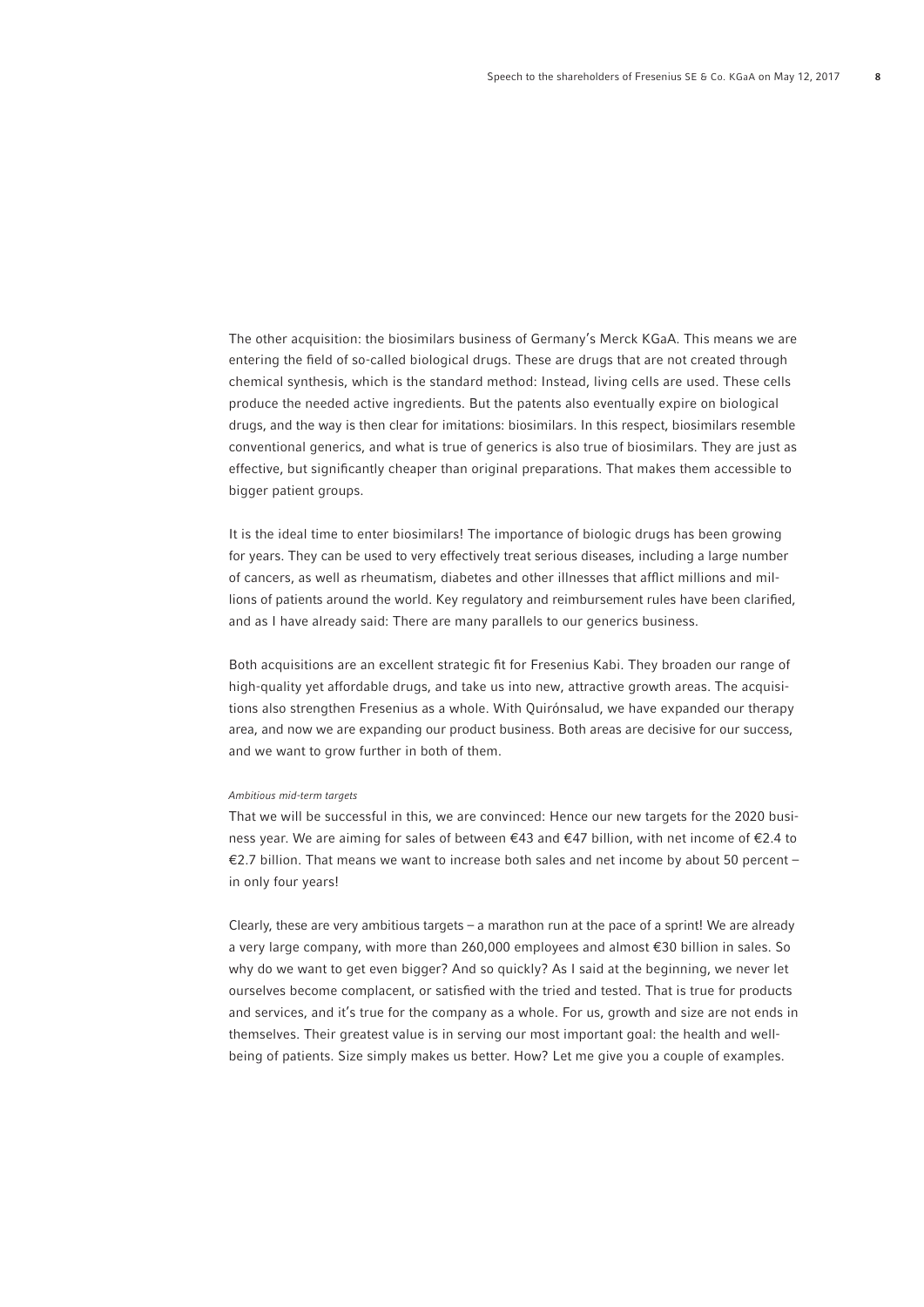# Fresenius Helios: Learning from the best

One is Fresenius Helios. In Germany alone we operate more than 100 hospitals, which accumulate an enormous amount of data. We gather, analyze and compare this data – anonymously, of course. The more data you have to compare, the more powerful and revealing your findings will be. The data from 10 hospitals tells you more than the data from one, and the data from 50 hospitals more than the data from 10. We can access data from 112 hospitals just in Germany. On the basis of this data, we have established a unique quality management system. We measure, control and improve the quality of treatment. The system is industry-leading in terms of its structure as well as its transparency. If a hospital is under the average, we look at it very closely. Together, we look for improvements. Very good hospitals provide examples from which other facilities can learn. And all of it is even public – for every acute care clinic, you can find on the Internet an array of quality-related data, including mortality rates, and the use of advanced surgical methods. You can even find infection data. In this way we openly put ourselves under pressure. We do this to get even better – in the interest of our patients.

Size also means more knowledge, and Fresenius Helios is able to draw on the combined knowledge of more than 100,000 employees. For some time now, at HELIOS in Germany there have been so-called expert groups in which doctors and nursing staff from the individual locations exchange information and insights from their specialist areas. They can access the knowledge and experience of colleagues at every HELIOS hospital. And even more in the future, because every acquisition makes us smarter! We are integrating very carefully and deliberately, but it is already clear that we will learn a tremendous amount from our Spanish colleagues – and vice versa. Quirónsalud, for example, has an enormous amount of experience in outpatient care, and is very advanced in digitalization. HELIOS, in turn, offers among other things the highly developed expertise in measuring quality that I have already mentioned.

Fresenius Helios has a motto, "learn from the best." That is how we proceeded during the integration of the Rhön-Kliniken hospitals, and that's what we're doing with Quirónsalud. We will share knowledge, and use it to develop better solutions. It will be enormously beneficial to our patients in both countries.

# Fresenius Medical Care: World's largest dialysis provider

Another example of why size matters: Fresenius Medical Care, the world's largest provider of dialysis products and services. The experience gathered in more than 3,600 dialysis clinics, in more than 50 countries, comes together here. We use it to improve processes in the clinics.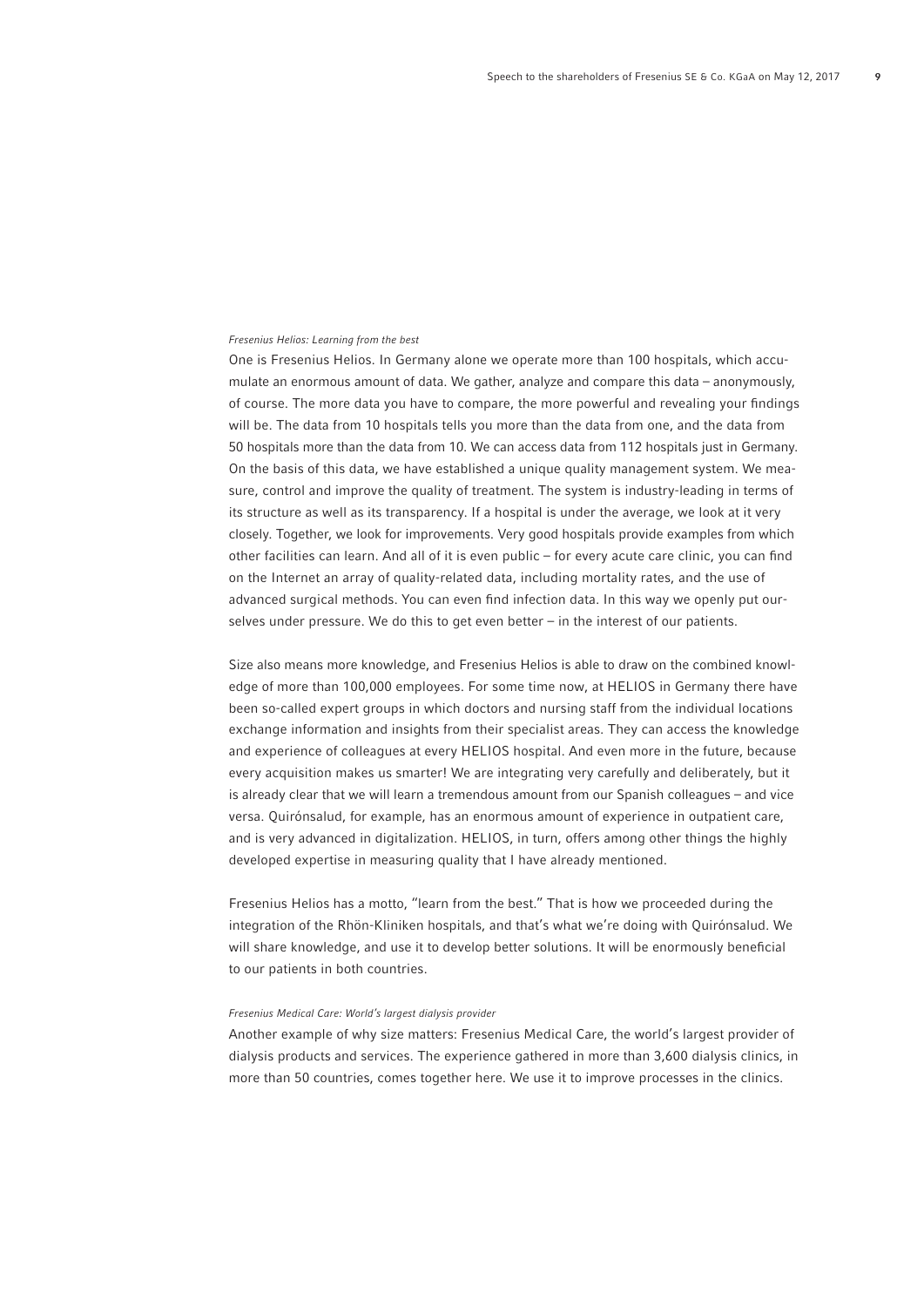We use it to improve the actual treatments. And we use it to steadily improve our dialysis products. That is a huge advantage. For us. For the patients. And ultimately for you, dear shareholders.

The size of Fresenius Medical Care is also an asset in Care Coordination. This is a relatively new business area, which involves various dialysis-related medical services. For patients with chronic kidney failure, the dialysis is not the only essential treatment factor. The dialysis patient must take many drugs, and the vascular access must be cared for. The correct nutrition is important. As a rule, dialysis patients also have other illnesses. We want to comprehensively care for these patients, because then we can optimally tailor the individual treatments and coordinate them with each other. That helps patients, and reduces overall healthcare costs. Fresenius Medical Care is better suited to this task than any other company. Because we have the necessary size. We have the essential knowledge. We have the data, and the experience to assess and interpret it correctly. And we have the financial strength to use it. This enables us to provide even better treatments and care to our patients.

### Fresenius Kabi: Investing in quality

Size also helps us at Fresenius Kabi. The challenge here: To reliably deliver urgently needed medicines of the highest quality. Even well-known producers repeatedly encounter quality problems, and that leads to supply shortages. This was just recently in the news, again. We want to avoid these bottlenecks, so we are investing many millions in our production facilities. I told you that earlier. This is something that only a large, economically healthy company can carry out. We further develop proven production technologies and then introduce them into our international network, which includes about 70 facilities worldwide. Here, too, colleagues learn from each other. What's more, they all step in and help when we need to react quickly to rising demand, and ensure that patients receive often life-saving medicines.

### Fresenius Vamed: Projects around the world

Fresenius Vamed has now implemented more than 800 projects, in about 80 countries. In its field, the company is the clear market leader. Here, too, we have a unique treasure trove of experience. Thanks to our size. That helps us to find tailored solutions worldwide. It can be a polyclinic in a remote region of Africa. Or a university clinic in Europe.